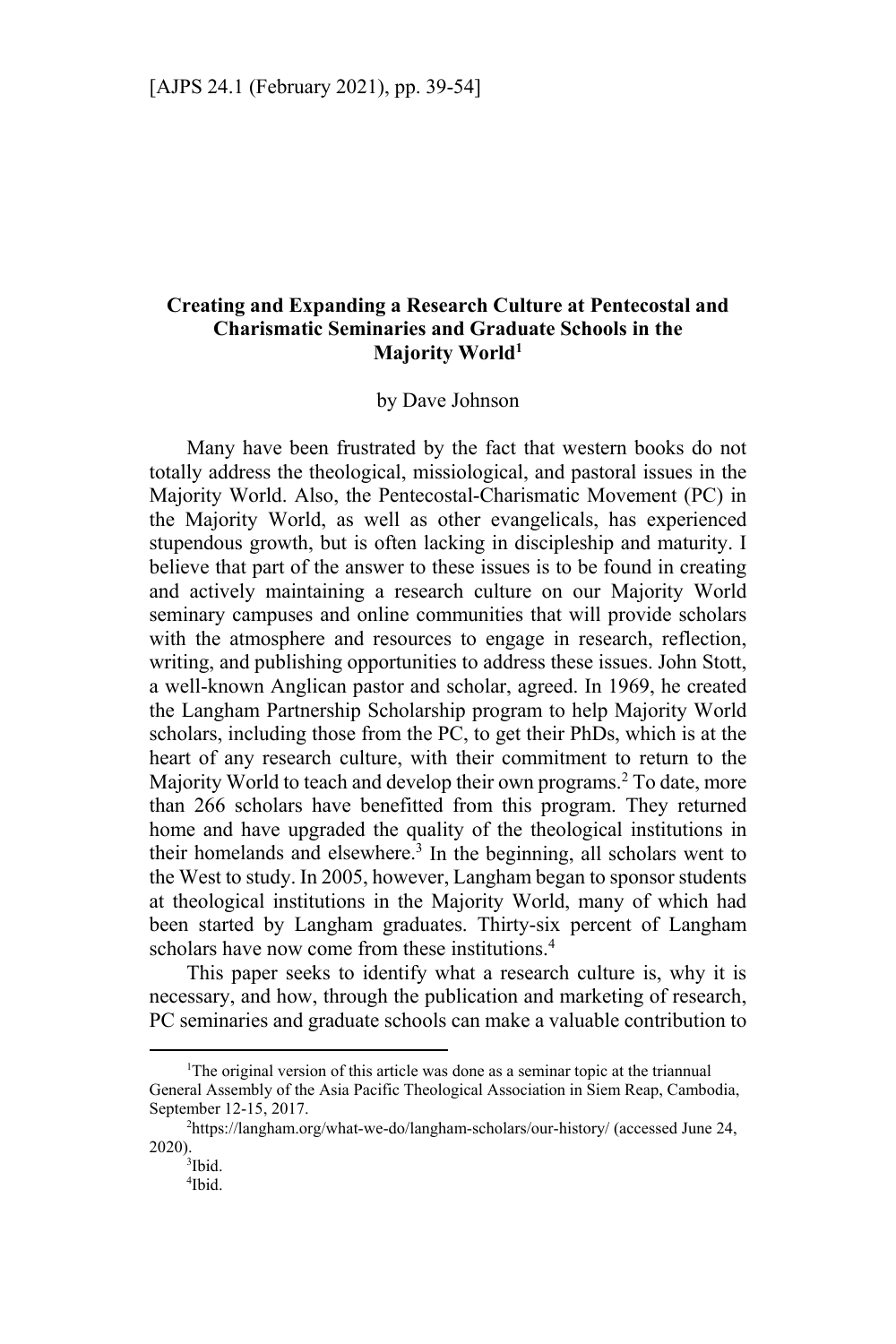the strength, stability, and maturity of not only the global PC movement, but also the broader Church.

## **Scope and Limitations**

Much of what can be described as a research culture involves postgraduate programs in all of their intricate detail. Since groups like Langham Scholars, and the International Council for Evangelical Theological Education (ICETE), which has a close relationship with Langham and others, including various regional accreditation associations all over the globe, have well-established standards regarding post-graduate education, less space will be given to that here.<sup>5</sup>

Since ICETE has published excellent literature on how to develop a research culture, I will give more space to publishing and marketing, which are part of the fruit and logical outcome of a research culture. Indeed, these two aspects, which are often not given their proper focus in the Majority World, are essential to contributing to the global academic dialogue. More importantly, publishing manuscripts that contain sound doctrine and practice are critical to the growth and stability of the PC movement in the Majority World and help address the staggering paucity of literature that addresses Majority World issues. But before the issue of a research culture can be considered, we must briefly consider the role of the seminary or graduate school in the PC Movement and the broader Church.

## **The Role of the Seminary/Graduate School in the Broader Church**

Seminaries and the graduates and scholarship they produce must serve the Church. To demonstrate how this can be done, I will use Carl Gibbs's Leadership Training Pyramid as a paradigm, although I will restrict the use of it to issues related to developing and executing a research culture at the scholar's level.<sup>6</sup>

<sup>&</sup>lt;sup>5</sup>https://icete.info/resources/the-beirut-benchmarks/ (accessed June 4, 2020). See also, Ian Shaw, *Best Practice Guidelines for Doctoral Programs*, ed. Riad Kassis, ICETE (Carlisle, UK: Langham Global Library, 2015), and *Handbook for Supervisors of Doctoral Students in Evangelical Theological Institutions*, ed. Riad Kassis, ICETE (Carlisle, UK: Langham Global Library, 2015).

Carl B. Gibbs, "The Training Pyramid," in *Theological Education in a Cross-Cultural Context: Essays in Honor of John and Bea Carter*, ed. A. Kay Fountain (Baguio City, Philippines: APTS Press, 2016), 103-104, Kindle. Gibbs credits the original model to Lois McKinney *Course Manual: Educational Planning for Cross-Cultural Ministries*  (Wheaton, IL: Wheaton Graduate School, 1989), 64.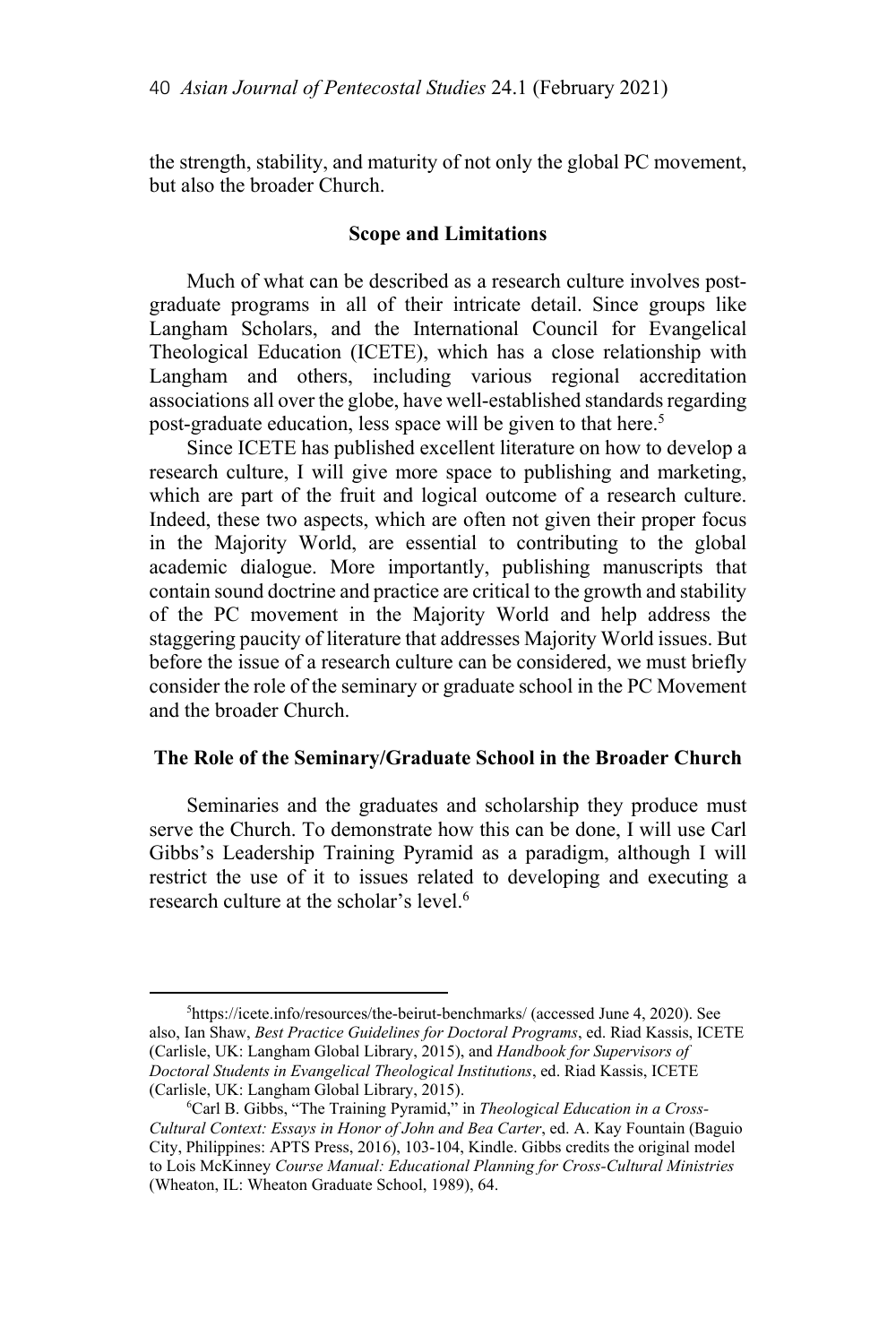Creating and Expanding a Research Culture at Pentecostal and Charismatic 41 Seminaries and Graduate Schools in the Majority World



## **Figure 1. Carl Gibbs' Leadership Training Pyramid**

The lower two levels, Disciples and Lay Leaders training, are normally done through the ministries of the local church.<sup>7</sup> The third, Bivocational Leaders, could be done in a variety of contexts, but the top two, Full-Time Leaders and Scholars, normally require formal institutional training.8 Gibbs contends that the higher one goes in education, the lesser the need for great numbers of trained personnel and estimates the need of one scholar for every 1,000 disciples.<sup>9</sup> While this number may be somewhat speculative, it does serve as a good example. It should also be noted that the higher one goes in theological education, the greater the cost.

For my purposes here, however, the main focus to note is that the influence of the scholars greatly outweighs its numbers. Gibbs notes that without biblically based scholarship, revival is not sustainable, and such a movement will lack defense against false teachings and unbiblical practices.<sup>10</sup> Simply stated, scholars can help stop the theological drift which can happen in any movement. Those at this level are trained to

 $7$ Gibbs, 105. 8 Ibid. 9 Ibid., 104. 10Ibid., 122.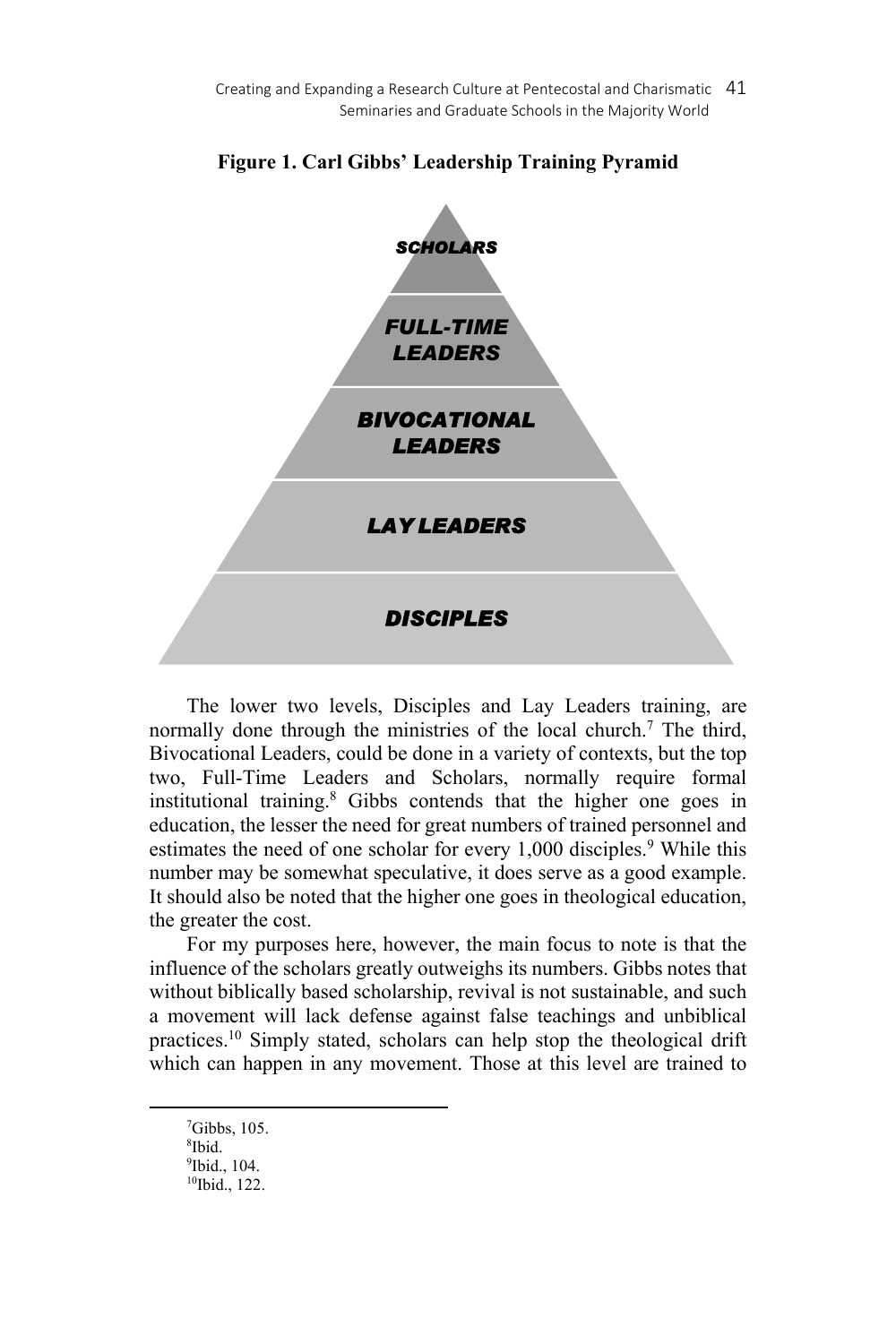write the books, create the curriculum and train the trainers, most notably for the lower levels of the Training Pyramid.<sup>11</sup> One former seminary president noted that almost all of the 101 Bible schools in his part of the world had at least one graduate of their seminary on the faculty, staff, or administration.<sup>12</sup> In other words, in terms of influence, the pyramid is inverted, meaning that the influence of scholars is disproportionate to its numbers and so on.

# **Figure 2. Inverted Carl Gibbs Leadership Training Pyramid**



Writing the needed books, articles, and curriculum justifies and calls for doing thorough research on the issues at hand and the development of a research culture in our institutions to develop authors and to provide them with the content, time and atmosphere for research, writing and

<sup>11</sup>Ibid., 107.

<sup>12</sup>Dave Johnson, "FEAST/APTS in Retrospect Part II: The Baguio Years," *Asian Journal of Pentecostal Studies* 17, no.1 (February 2014): 19-42, 39.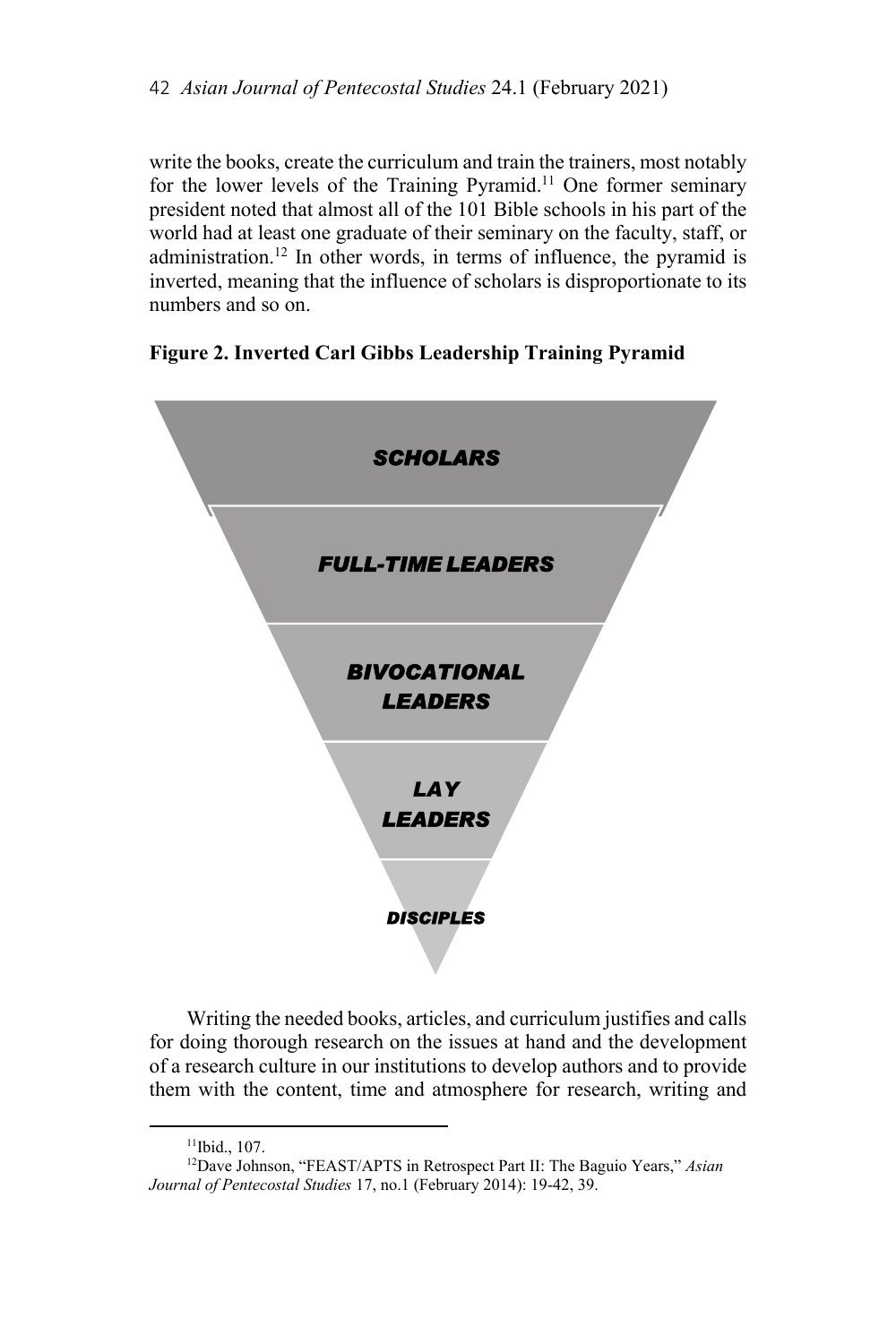reflection. Sponsoring an academic journal or other publishing venture offers an opportunity for new scholars to gain experience in publishing their work and make a small contribution to global scholarship in areas of their interest and expertise.

# **What Is Research?**

Ian Shaw notes that

research has traditionally been understood as original investigation undertaken to gain knowledge and understanding. It includes the generation of ideas; the development of projects that lead to new or improved insights; and the use of knowledge to produce new or improved materials, processes and designs. At its heart lies scholarship, which involves the creation, development, and maintenance of the intellectual infrastructure of a subject or discipline.<sup>13</sup>

Indian research expert Jessy Jaison adds that research is about "seeking new dimensions of knowledge, identifying issues, bridging gaps, building theories in the existing knowledge."14 For theological institutions, cognitive knowledge alone must never be the final goal, which must be to honor God and serve the Church, both local and global. Research, then, "is a journey of discovery, which will lead to finding out new things and devising new arguments."15 Ideally, this is a lifelong adventure for scholars who wish to grow and share their wealth of knowledge with others.

## **What is the Purpose of Research?**

The primary goal of all theological research is to glorify  $God<sup>16</sup>$  and meet the needs of the Church. Research that does not serve the Body of Christ in some way, either in the academe or local level, should be avoided at all costs. Among other things, glorifying God calls for the same academic rigor that is practiced in the secular world, and Pentecostal scholars need to be every bit as concerned about orthopraxy

<sup>13</sup>Ian J. Shaw, *Best Practice Guidelines for Doctoral Programs*, ICETE (Carlisle,

PA: Langham Global Library, 2015), 9-10, Kindle.<br><sup>14</sup>Jessy Jaison, *Qualitative Research and Transformative Results: A Primer for*<br>*Students and Mentors in Theological Education* (Bangalore: SAIACS Press, 2018), 10.

<sup>&</sup>lt;sup>15</sup>Ian Shaw, *Handbook For Supervisors of Doctoral Students in Theological Institutions*, ed. Riad Kassis, ICETE (Carlisle, UK: Langham Global Library, 2015), 11,

Kindle.<br><sup>16</sup>Shaw, *Best Practice*, 11.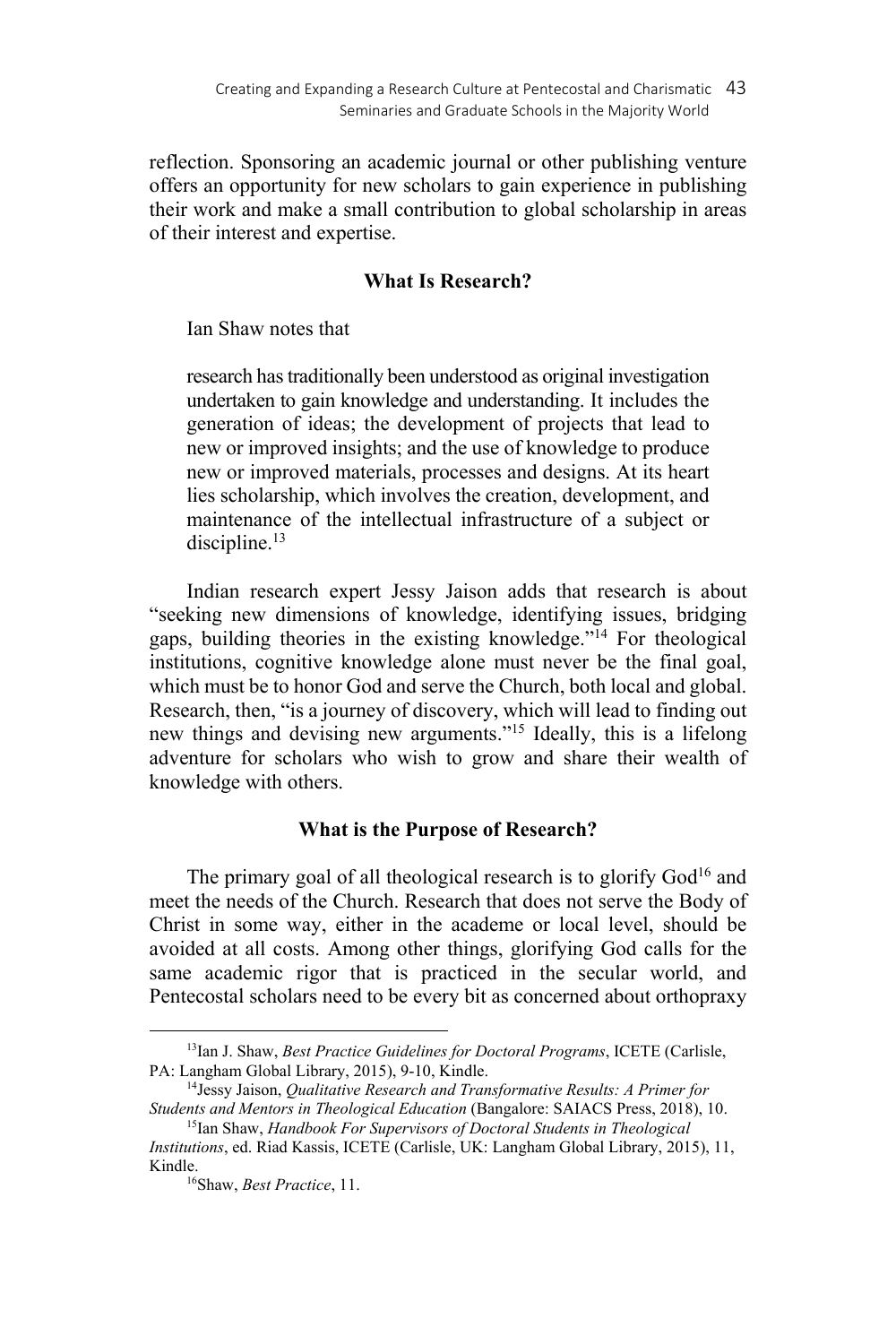as they are about orthodoxy.17 In other words, scholars are also called to be servants. Finally, research, to the extent that it is Spirit-guided and empowered, especially in theology and missiology, is an act of worship in and of itself. $^{18}$ 

#### **Why Do Research in the Majority World?**

There are multiple reasons for doing research in Asia that cover the spectrum of doctrine, leadership practices, training and sending missionaries, and living the Christian life in each local context. Some of the biggest issues include the de-westernization of the gospel and dealing with practitioners of other world religions as well as those involved in animistic and polytheistic practices that have been imbedded in their cultures for several millennia.

Asians are also confronted by false doctrine and folk Christianity, to which the PC movement is not immune, cults, strange practices of every kind, as well as false messiahs and prophets. All of this calls for intellectual and missional engagement of the highest order.

### **Developing a Research Culture**

For this discussion, the development of a research culture is mainly focused on administrators and faculty. At schools with master of theology and doctoral programs, this would include students in those programs.19 Ian Shaw explains, "A research culture is a community that thinks that academic research is important, is committed to continually producing research, provides accessibility to research tools, provides facilities and provides or seeks opportunities to publish that research."20

Shaw goes on to explain that

a research culture is not just a place where research takes place. It is an aspect of a critically reflective learning culture, where the capacity to think fresh thoughts and welcome creative insights, becomes a core value. . . . A research culture is an ideas culture. Fresh approaches and perspectives are a vital resource

<sup>17</sup>Ibid.

<sup>18</sup>DeLonn Rance, "Missiological Research as Worship: A Pneumatological Journey of Discovery," in *Missiological Research: Interdisciplinary Foundations, Methods and Integration*, ed. Marvin Gilbert, Alan R. Johnson, and Paul W. Lewis (Pasadena, CA: William Carey Library, 2018), 287.<br><sup>19</sup>For schools with post-grad programs, the works by Ian Shaw listed in the

bibliography are excellent resources for developing a research culture in those areas.<br><sup>20</sup>Ian Shaw, lecture at an ATA/ICETE seminar on research, Manila, February 2017.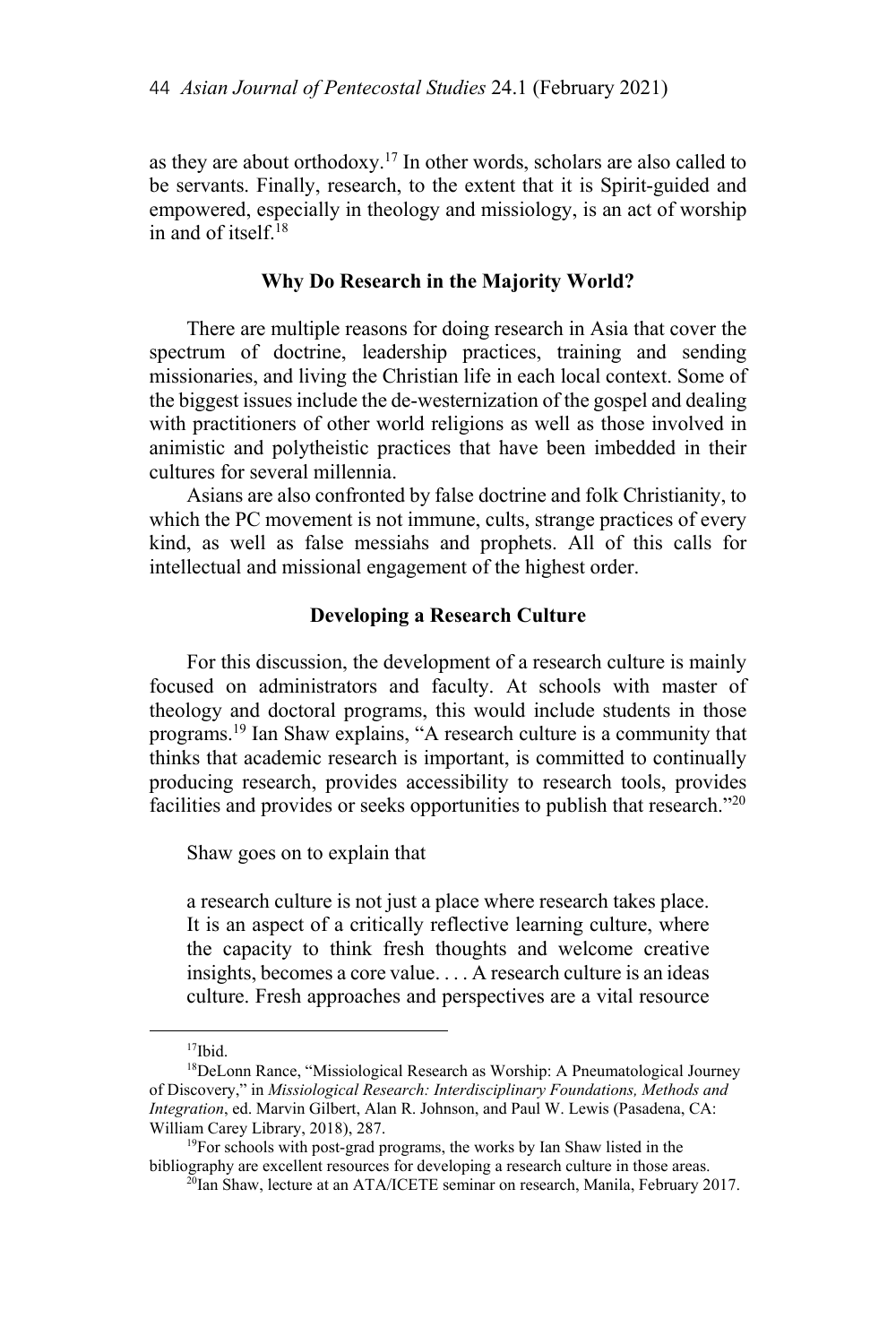for the wider church community, helping them to reflect on how to live and think in their own culture, and as a way of evangelical scholars contributing to global academic discourse.<sup>21</sup>

## **How Can a Research Culture Be Created?**

The schools' leadership must be committed to the vision of a research culture and be willing to provide the time and resources necessary to make that dream a reality. For schools that have not yet started their research culture and wish to do so, I recommend that the leadership begin by starting with the resources at hand and building from there.22

Creating a research culture can be costly. For schools that do not have the resources to do this on their own, forming a network of schools may bring together the resources necessary to do so. Regarding postgraduate education, the Pan-Africa Theological Seminary, a joint project of the Africa Assemblies of God Alliance and the Assemblies of God World Missions (AGWM USA) that was formed for the purpose of offering doctoral level education, is an excellent example. It is based on the campus of the West Africa Advanced School of Theology (Assemblies of God) in Lomé, Togo, but has satellite campuses throughout the African continent, making it available to more students who cannot leave their ministries to study in residence and can also use the library facilities at the satellite schools.23 In Asia, this is accomplished through a consortium of evangelical seminaries, which includes schools within the PC tradition, known as the Asia Graduate School of Theology (AGST). This was formed in 1984 under the auspices of the Asia Theological Association (ATA) and has branches in several Asian countries.<sup>24</sup> The Asia Pacific Theological Association (APTA), which is Pentecostal and has eighty-four member schools around the Asia Pacific Rim and in Pacific Oceana,<sup>25</sup> sponsors annual theological forums where papers on relevant issues are presented and discussed.26 The ATA, which has 356 member schools in thirty-three

<sup>&</sup>lt;sup>21</sup>Shaw, *Handbook*, 115-116.<br><sup>22</sup>The resources by Ian Shaw, Jessy Jaison, and others listed in the bibliography are excellent places to start. Also, Shaw identifies a number of other resources available online that should be reviewed.<br><sup>23</sup>www.pathseminary.org (accessed August 20, 2019).<br><sup>24</sup>www.ataasia.com (accessed August 20, 2019), including at this time Japan, The

Philippines, Cambodia, Malaysia, Myanmar, Singapore, and Thailand. <sup>25</sup>Email from Ann Fuentes to the author, August 3, 2020.

 $^{26}$ http://apta-schools.org/ (accessed June 24, 2020).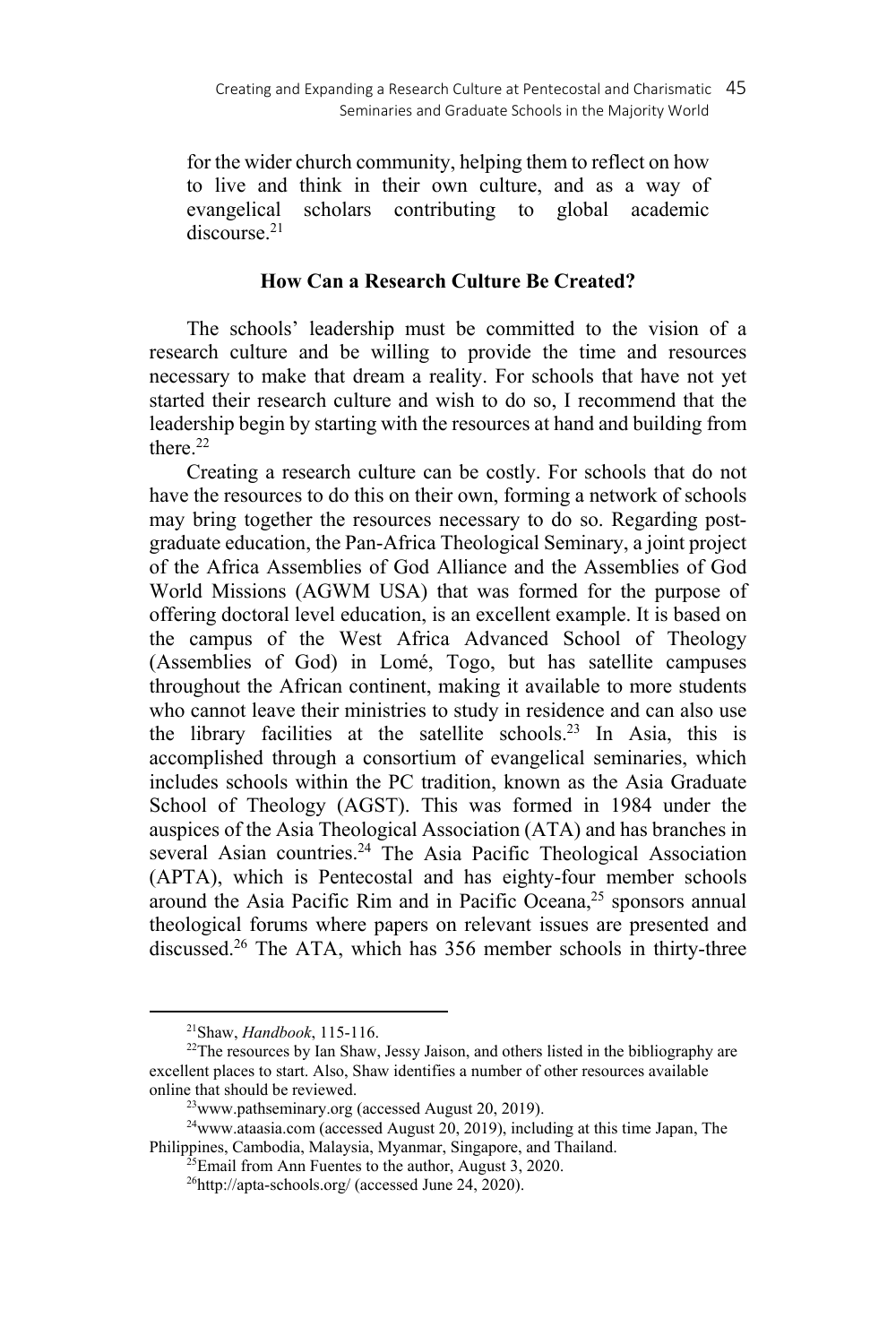nations across Asia, $^{27}$  also has an annual theological forum in which PC scholars participate along with a broad range of other evangelicals. One global platform seeking to promote research in the Majority World is the World Alliance for Pentecostal Theological Education (WAPTE), which holds a consultation every three years.28 As those engaged research cultures produce theses, dissertations, and other monographs, the question should be raised if, how, and where, they might be published.

## **Should We Publish Our Work?**

Ian Shaw makes an excellent case for publishing:

Good research should be shared, discussed, and disseminated widely. The overall readership for academic papers and peerreviewed monographs may not be large, but they are usually read by the key players in the academic debate. Therefore, having a strategic input into shaping the trajectory of scholarship is a very important activity. To bring a distinctive evangelical perspective into such academic discourse is an aspect of Christian mission.29

Shaw writes in the specific context of research cultures in Europe, which are often a part of a secular university system, and his comments must be understood in that light. PC scholars in the Majority World have, can and should make an excellent contribution to scholarship. However, the primary purpose for research and publication must be to serve the needs of the Church, with which Shaw also agrees. In Asia and Africa, these churches often exist in the places where non-Christian religions are in the majority or are at least followed by a significant minority of the population, meaning that scholars in these contexts do not have the luxury of seeing academic debate and dialogue as an end in itself. This makes the publication of research all the more critical. Finally, if we do not publish, western theological textbooks and theological formulations will continue to dominate the theological landscape in the Majority World.

## **We've Decided to Publish, Now What?**

Once the decision has been made to publish, a number of other questions must be answered, such as what will be published, who the

 $27$ Email from Theresa Lua to the author, August 3, 2020.

<sup>28</sup>https://wapte.org/ (accessed June 24, 2020). 29Shaw, *Handbook*, 121.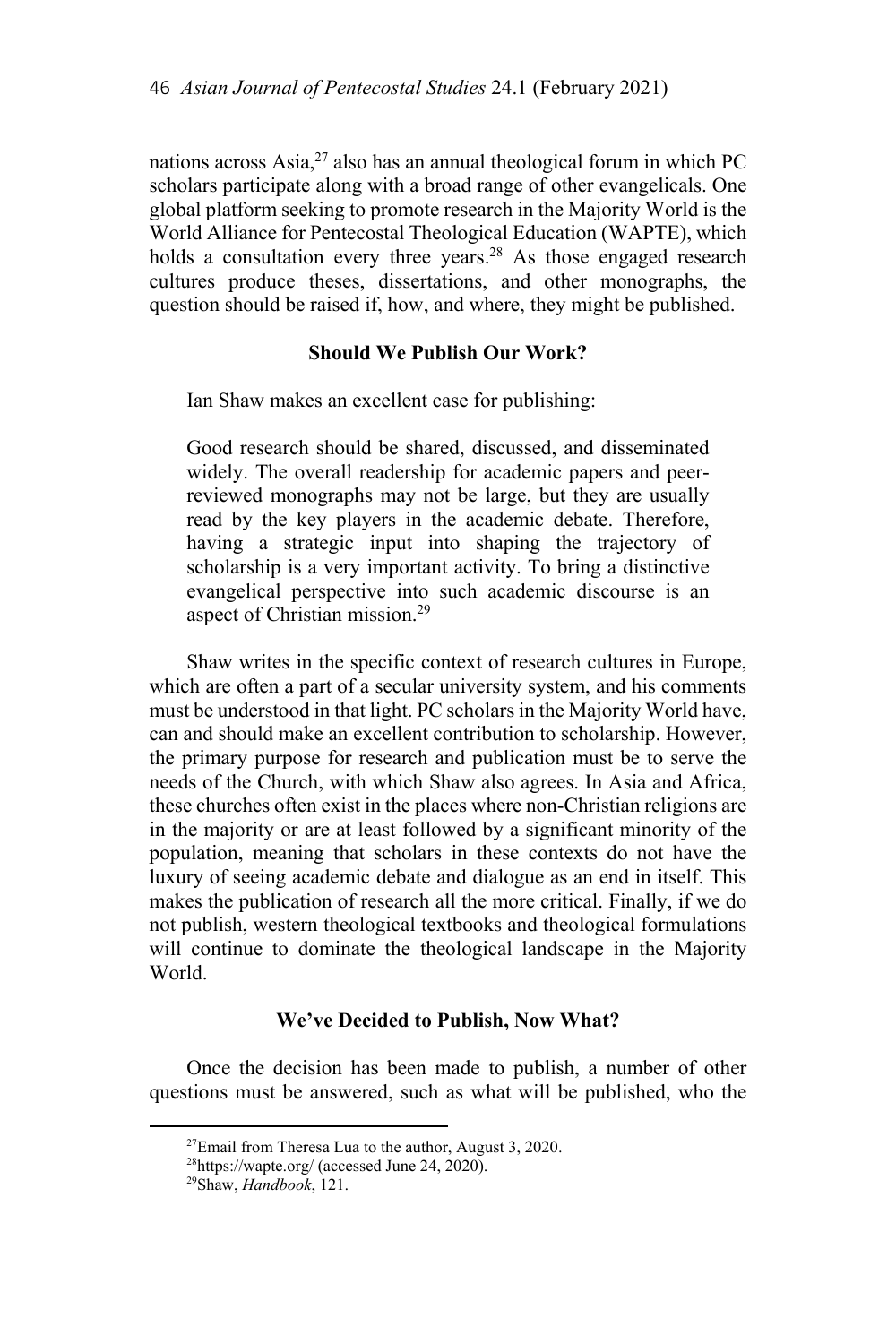target audience is, what language is preferred by the target audience, etc. The answers to these must be thoroughly weighed.

If a school is producing theses, dissertations, and faculty monographs, it would naturally follow that the school should focus on publishing these things. The target audience would then be identified as pastors, missionaries, and those involved in theological and missionary education. One key thought here is that the school's publishing ministry should reflect the academic level, values, and goals of the school. Publishing good work at the academic level of the school can enhance the reputation, influence, and legacy of the institution.<sup>30</sup> Publishing material that is poorly done or written on too low of an academic level can also have a negative effect on the school's reputation. Scholars who wish to rewrite their theses and dissertations for a more popular level through other publishers or by self-publishing should be encouraged to do so.

Careful attention needs to be given to the manuscripts selected and the publishing process, keeping in mind that the reputation of the publishing entity and the school ride on every page. Since most theses and dissertations are written to the standards of the thesis or dissertation mentor, the inside and outside readers, and the thesis or dissertation committee, as well as the institution involved, some rewriting may be required to make the manuscript more appealing to a broader readership. For example, most readers will not need to know, nor will they be interested in, the details of how field research was conducted. This can be moved to an appendix or simply deleted. Tables of data may be able to be condensed, combined with other tables, summarized in the text, or moved to an appendix to make the text of the manuscript flow more easily. For example, my own dissertation had fifty-seven tables of data which reduced to twenty-seven in the published version, with no appreciable amount of data lost.

If manuscripts are accepted from authors not affiliated with the school doing the publishing, a review process, normally by at least one or two experts in the field of the manuscript being considered, should be done to determine if the manuscript meets the academic standards of the school and, if not, what rewrites need to be done to make it acceptable. For example, are there weaknesses in argumentation or are critical sources in the field missing? In this case, the person overseeing the publishing should make appropriate guidelines available to the reviewers. Ideally, those overseeing the publishing would determine the potential marketability of the manuscript before even sending it to the reviewers. However, the main focus of publishing should be on making

<sup>30</sup>Email from John Carter to the author, May 23, 2020.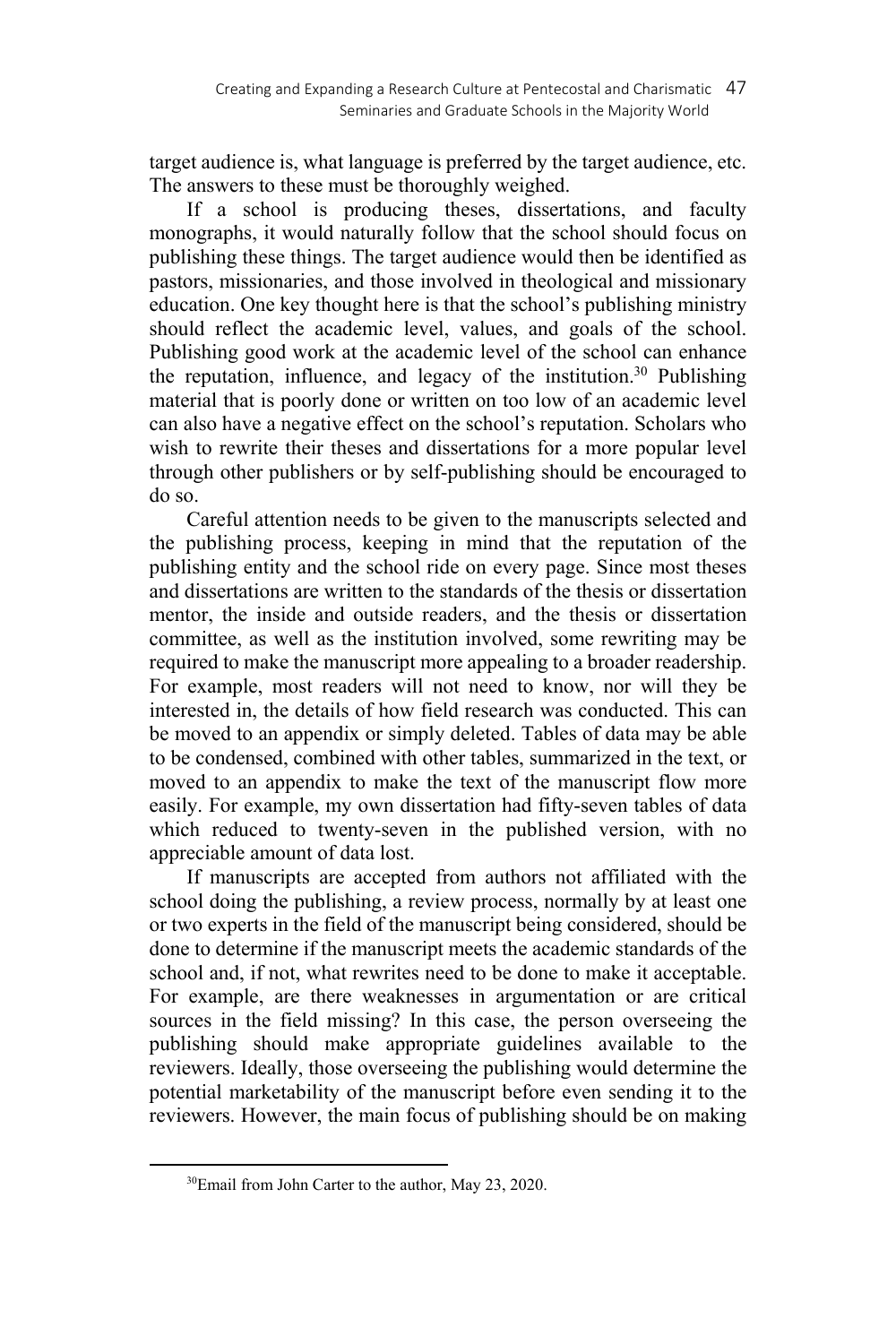a contribution to scholarship and serving the needs of the Church and the academe, regardless of whether the manuscript has the potential of becoming a best-seller—a level of popularity seldom achieved by academic works anyway.

Editorial and formatting guidelines regarding grammar and punctuation should be established. In most cases, the guidelines used for the thesis or dissertation can be followed. Some guidelines, however, allow the author some flexibility, for example, in what types of headings or subheadings are used. In this case, it would be well if the publishing process eliminated this choice in an effort to maintain consistency from one publication to the next. This is particularly important in the case of journals, where readers can easily notice style differences from one article to the next, which detracts from the quality of the work.

Editors should be selected with great care. Ideally, they should be native speakers of the language used in publication and have proven credentials as an author or editor. Two types of editors are normally needed for each manuscript or article. The first would edit the content of the article or manuscript for grammatical errors and flow of thought, etc., while the second would focus on spelling, punctuation, and formatting, etc.

Once the manuscript is ready, the next step is to do the layout and cover design. Because these items are so critical for marketing and selling the book, I recommend that a professional be employed for these tasks. Since technical glitches and other things can happen once the manuscript has been put into publishing format, normally pdf, the manuscript should be sent back to the editorial team for proofreading. Most manuscripts will still have many minor errors at this point, so this step is critical. If possible, the proofreaders should not be the ones who did the editing because one's eyes can easily gloss over mistakes made in an earlier edit. In general, the more qualified eyes that see the manuscript the better, although this is not always possible. With all of this in place, however, no one has ever produced a perfect manuscript, but every effort should be made to pursue excellence.

# **Where Can We Publish our Work?**

In this aspect, as well as nearly every other aspect of a research culture, economics cannot be ignored. While there are good publishers in the West that are publishing the work of Majority World scholars, most cannot sell their books at an affordable price for those outside of the western nations. Developing lower cost publishing ventures in the Majority World is critical to publishing and marketing such research.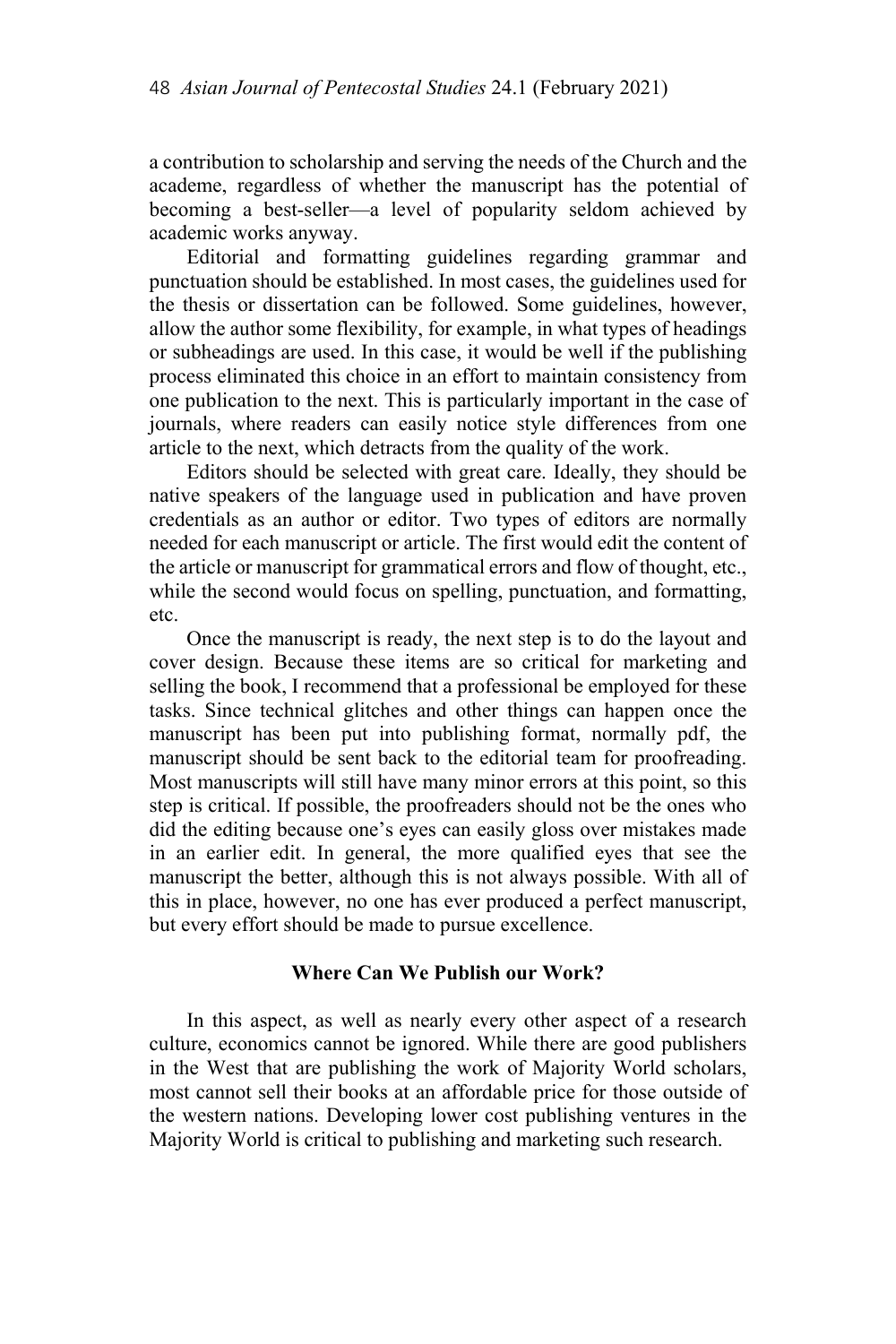In the 1990s, the leadership at our school (Asia Pacific Theological Seminary) made the decision to become a publisher to make the work of scholars more widely available and launched APTS Press.<sup>31</sup> Some funds were raised for original capital investment, with the understanding that sales of the books produced would allow the school to keep publishing. So far, this arrangement has worked relatively well. From 1995 to now, the school has published twenty-five books, many of them being theses and dissertations written by our own students and faculty members.

In 1998, the school pioneered a new semi-annually published, peerreviewed journal known as the *Asian Journal of Pentecostal Studies*  (AJPS), one of the few journals in Asia dedicated to the study of Asian Pentecostalism.32 Along with APTS Press, this provided another avenue for Asian authors, as well as western missionaries working in Asia, for publishing their work and contributing to scholarship. One of the aims of the publishing ministries at APTS is to give new authors a chance to publish their first work. At least two of the contributors, Wonsuk and Julie Ma, have gone on to become noted authors. Another journal, the *Journal of Asian Mission*, also published semi-annually and peer reviewed, was launched at about the same time at APTS under the sponsorship of the Asia Theological Association. The scope of this journal was and continues to be broader than the PC tradition, covering the work that evangelicals are doing in Asia. While the Press has maintained financial viability fairly well, the AJPS has not. While paid subscriptions, both through EBSCO and individual subscriptions, as well as students' fees have helped, the bulk of the AJPS's budget must come from the donations of friends and supporters of APTS.

There are other factors that need to be considered aside from finances. For any publishing enterprise to be successful, the school's top leadership must be committed to the enterprise in both word and deed. Sadly, the task of publishing is often committed to faculty members who already have full teaching and administrative loads, leaving publishing as a lower priority to be done in the remaining time. While the work ethic and productivity of such faculty members is admirable, this is not the best-case situation due to the need to invest time in manuscript selection, developing and executing good editing and production processes, and marketing the end product. The best-case scenario is for the administration to reduce the workload of those in publishing to do their work, although this may lead to the expense of hiring more faculty to pick up the slack. In one case that I am aware of, the administration agreed to give their head of publishing the opportunity of dedicating 75

<sup>&</sup>lt;sup>31</sup>The more recent books produced by APTS Press can be seen at www.aptspress.org.<br><sup>32</sup>The journal can be read and downloaded without cost at www.aptspress.org.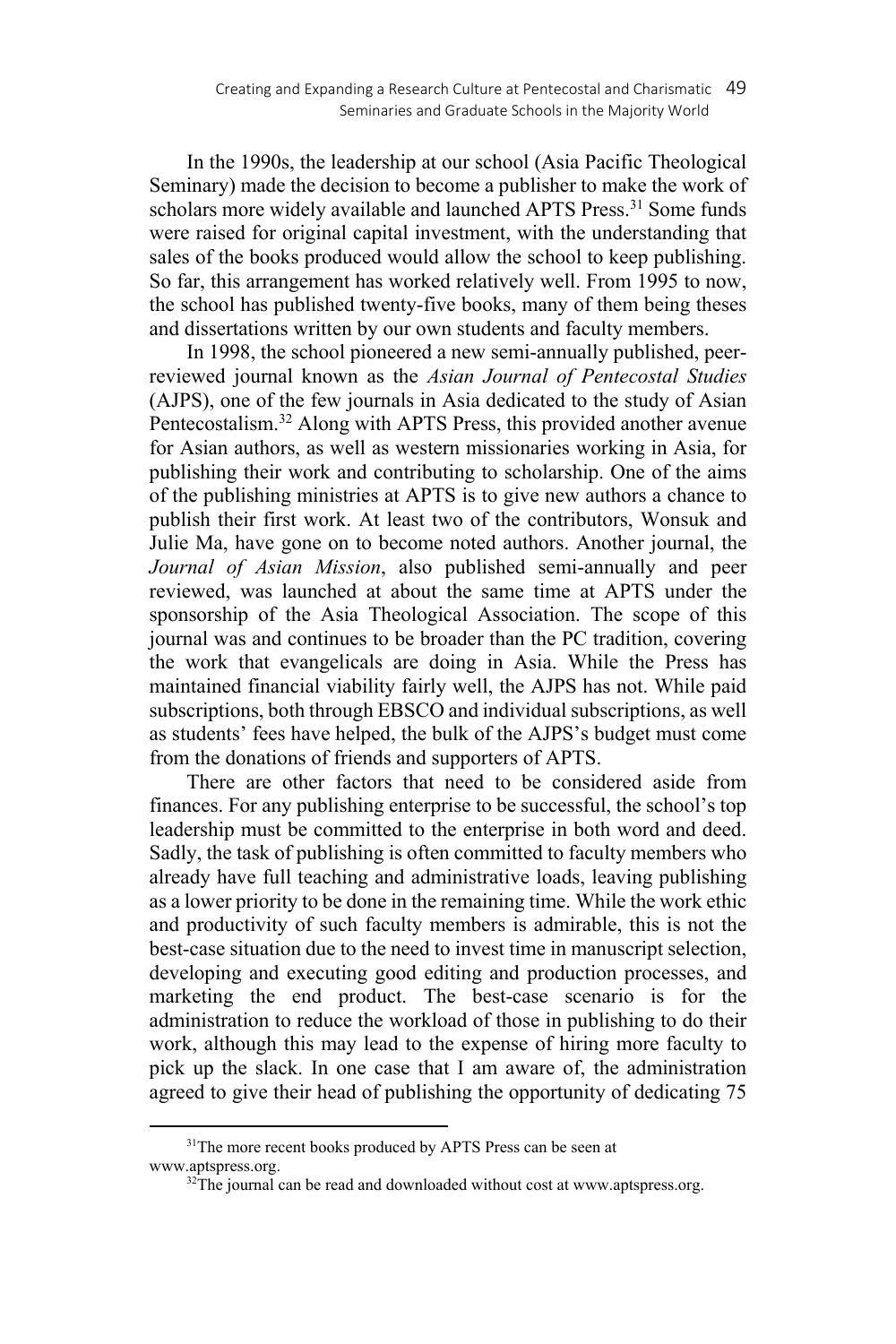percent of their time to the job and the result has been a robust publishing ministry that is slowly gaining recognition from scholars and church leaders around the globe.

Marketing is another huge challenge that is often not adequately addressed by the academic community. Part of the problem is that most academics appear to lack business acumen or are simply more focused on their writing and not concerned about marketing their work. One well respected school with an excellent publishing ministry admitted to me that marketing is their weakest link and their sales reports reflected it.<sup>33</sup>

Marketing, like research, writing, and publishing, is a lot of work. But what is the point of doing all the hard work of publishing a book if only a few people are going to read it? What is the point of writing for publication and not trying to get it into the hands of as many people as possible? While it is not normally regarded as such, good marketing is critical to contributing to scholarship. A good rule of thumb for any seminary publishing ministry is to spend as much time, effort, and money in marketing as they do into research, writing, and publishing.

There are good reasons for publishing and marketing well. One, publishing the work of our faculties and students, as well as others, contributes to the global discussion on the issues of the day and can give specific focus on theological and missiological issues in the Majority World that are not adequately addressed by literature from the West. Given that the center of Christianity is now outside the West, making every effort to get books into the hands of those who can benefit from them is critical.

Second, good publishing and marketing adds prestige and credibility to the seminary involved, as well as providing an excellent marketing opportunity for promoting the school. This enhances the research culture as more potential students recognize that if they do their post-graduate work at a school with a publishing ministry, they may be able to publish their work, thus adding more scholars to the various fields of inquiry that are making a contribution to the seminary and, most importantly, to the growth and stability of the Body of Christ in the Majority World.

The third reason is financial. Resources gained from the sale of books can be reinvested in continuing and even expanding the publishing ministry of the school to make an even greater contribution to research and scholarship!

The emergence of digital publishing over the internet through companies such as Amazon has opened vast new opportunities for new publishers to enter the field and make their work available at a reasonable cost. Books can and should be made available in e-book, mobile phone,

<sup>&</sup>lt;sup>33</sup>The name of the organization is intentionally withheld.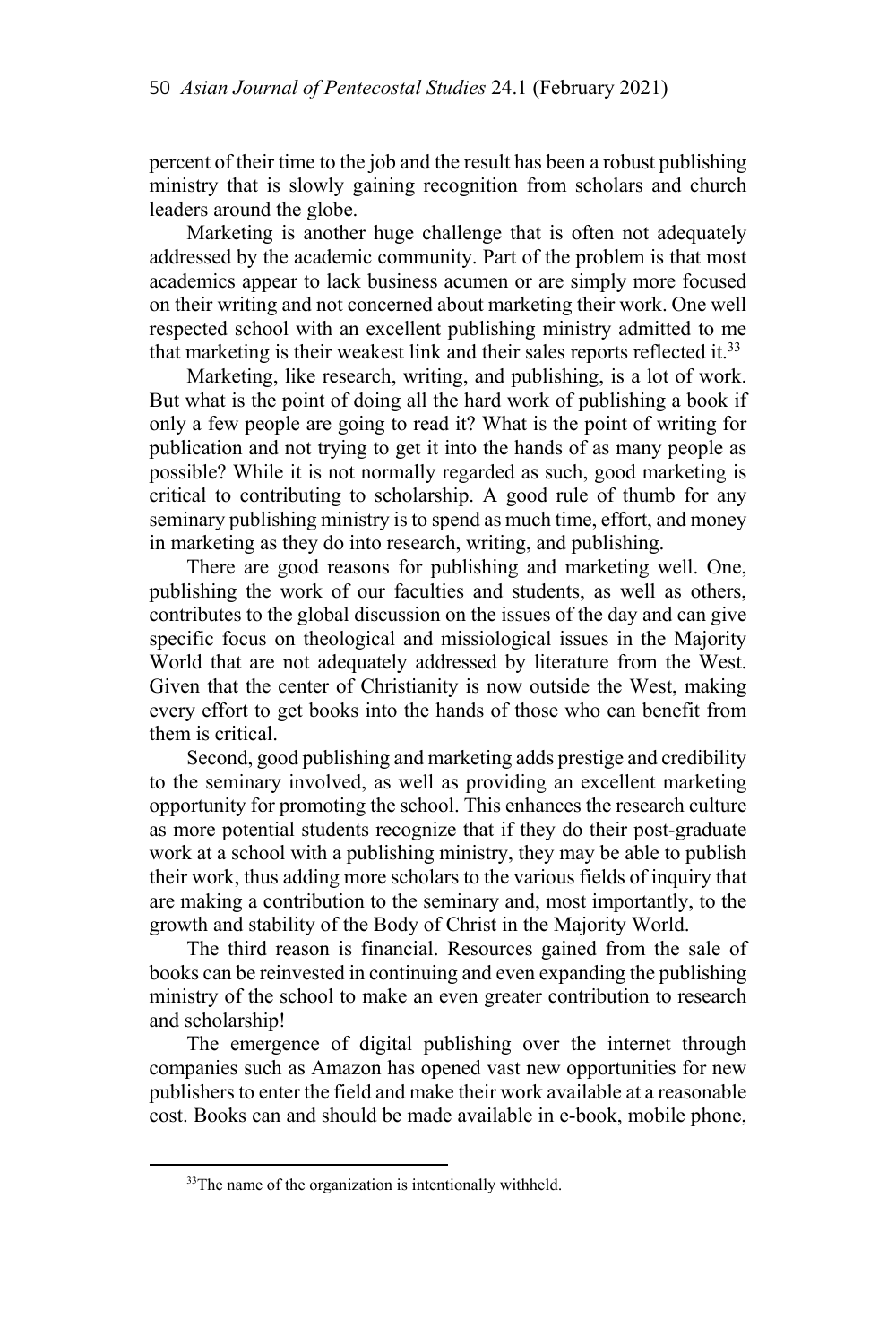and print-on-demand format so that the individual buyer can do what is best for them. Care must be taken to ensure that the internet publisher is active in, or at least ships to, the part of the world where one wishes to market, and there is a lot of demographic research online that will help publishers to make wise decisions.

More media platforms continue to come online. A wise publisher will develop a good relationship with media experts who can advise as to which platforms should be used and which should be avoided. Also, publishers need to identify and know their reading audience. Answering questions like "How does my target audience use the internet?" are critical questions to be answered.34

Individual seminaries should also market their books locally, at least through their campus bookstore and through other events on campus, especially if they rent out their facilities to other Christian groups for conferences or conventions. Local bookstores and national chain stores may also be a viable option, although these stores are normally geared for the popular market. In this situation, most bookstores will only take books on consignment and may require the execution of a legally binding contract. Care must also be taken to have relationships with the booksellers as not even all Christian booksellers conduct business by biblical ethics and even those that do are as prone to human error as anyone.

In all cases, advertising is critical as books do not sell themselves. Since a seminary publisher will likely have limited funds for advertising, pursuing free marketing options is the best way to go. Most social media platforms provide some free advertising space, such as a fan page on Facebook. In this case, the publisher should try to learn which social media their target audiences use most.

An email database should be built, starting with the seminary's current students, faculty, and alumni association, then branching out to include theological, denominational, and ministerial associations with which the seminary is associated and in which it is most well-known. Once these are in place, other databases from other organizations within the target market of the publisher can be added by simply scouring their websites. There are hundreds of these associations worldwide and most maintain a website where the email addresses of participating institutions and individuals are publicly available. Here, one must take care that in some cases permission must be sought to add names, but this is not usually the case. Using mass mailing companies like MailChimp gives the receiver the opportunity to remove themselves from the database without undue hassle if they desire. The downside of this approach is that

<sup>&</sup>lt;sup>34</sup>One example of a good site to research for this kind of information is www.wearesocial.com.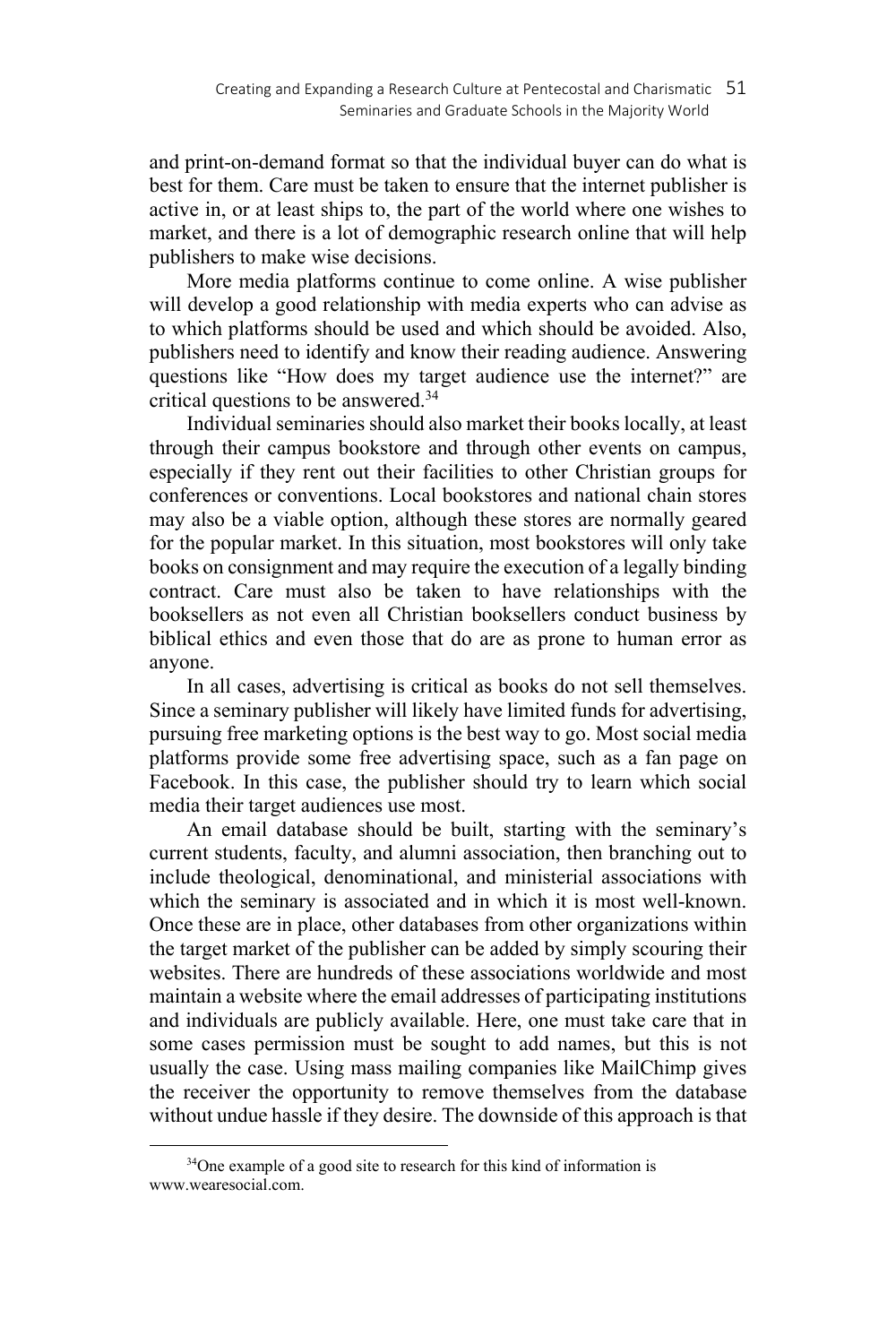considerable time and effort is required to build even a modest size database. But for new publishers with no name recognition in the wider market, this may be the best way to gain a niche. Marketing can also be done by having books reviewed in journals and by paid advertising.

Another option is to pursue licensing arrangements with other publishers, normally in other parts of the world. For several years now, APTS Press has enjoyed a good relationship with Wipf & Stock Publishers in Eugene, OR. We publish our work jointly with them, meaning that they accept any manuscript that we send them for publication and pay us a per copy royalty based on their retail price of the book. Aside from the financial considerations, there are two advantages for us. One, Wipf & Stock is well known and respected in Asia and elsewhere. Linking our name to theirs gives us additional visibility, credibility, and name recognition that we might not have otherwise. The other advantage is that our books then become available to their customer base, which is likely much larger and somewhat different than ours. As the current director of the APTS Press, I am continually on the lookout for others.

If a school cannot or does not wish to publish their work themselves, another option may be to partner with an existing publisher. The Asian Theological Seminary in Manila, for example, has partnered with OMF Lit., the largest evangelical publisher in the Philippines, to publish a number of fine books relevant to their Filipino audience. The Asia Theological Association is another case in point. They now publish their work, which includes their fine Asia Bible Commentary series, through a partnership with Langham Scholars, giving them access to the global market. If necessity is the mother of invention, there is ample room for creative ideas and partnerships to flourish among those with similar interests.

#### **Final Thoughts**

In the beginning, I spoke about the need for resources dealing with Asian issues. I hope that these suggestions have helped us to see that we can and should address these issues through the development of a research culture, including publication. This takes a lot of time and hard work, but the needs of the Church in the Majority World demand that we do so.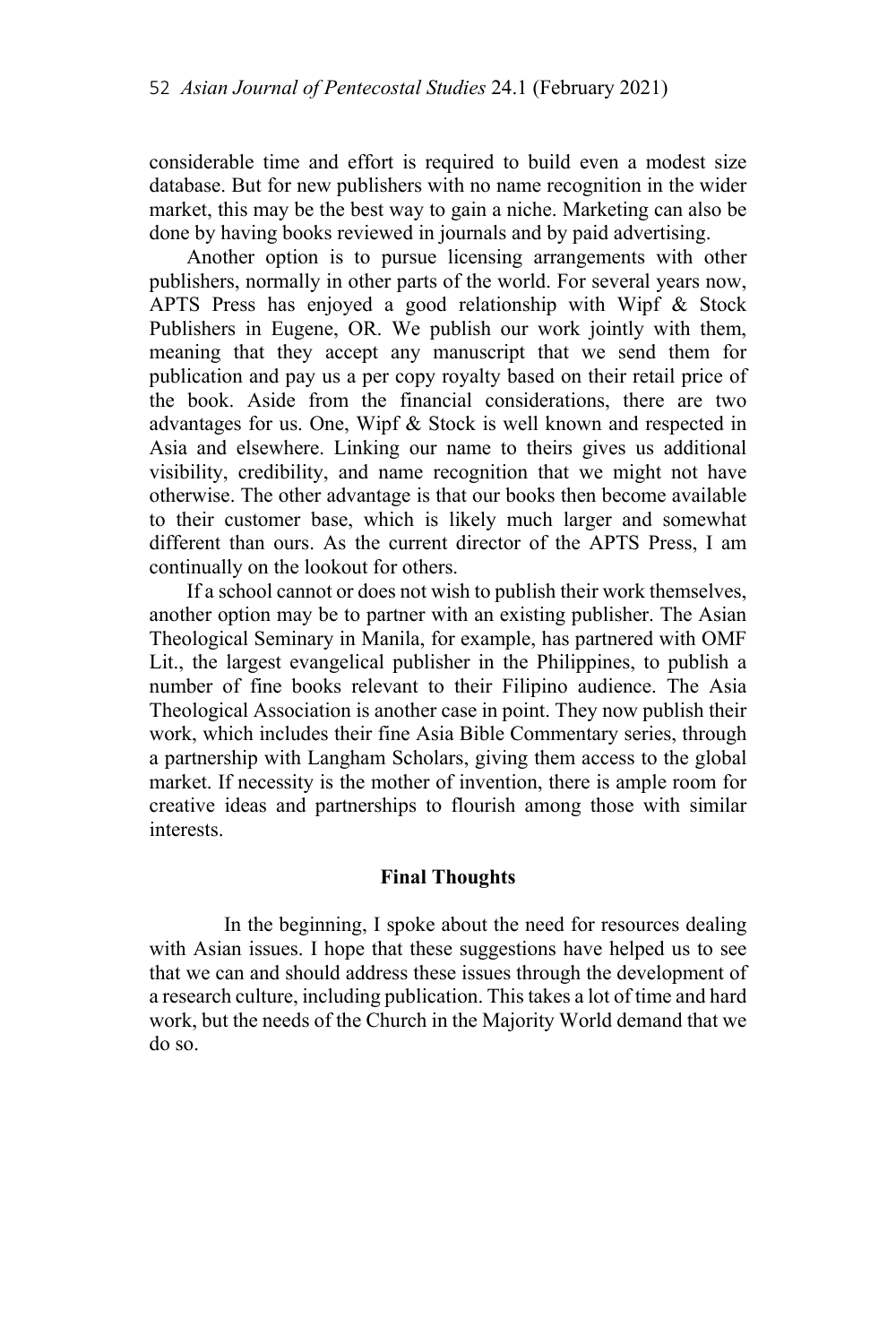## **References Cited**

- Asia Pacific Theological Association (APTA) http://apta-schools.org/ (accessed June 24, 2020).
- Asia Theological Association (ATA) www.ataasia.com (accessed August 20, 2019).

World Alliance for Pentecostal Theological Education (WAPTE) https://wapte.org/ (accessed June 24, 2020).

Calvin, John. "Ecclesiastical Ordinances." In *Theological Treatises*, edited by J.K.S. Reid, 58-82, 333-343. Library of Christian Classics. Philadelphia: The Westminster Press, 1954.

Carter, John. Email to the author, May 23, 2020.

Fuentes, Ann. Email to the author, August 3, 2020.

- Gibbs, Carl B. "The Training Pyramid." In *Theological Education in a Cross-Cultural Context: Essays in Honor of John and Bea Carter*, edited by A. Kay Fountain, 103-132. Baguio City, Philippines: APTS Press, 2016. Kindle.
- International Council for Evangelical Theological Education (ICETE). The Beirut Benchmarks. https://icete.info/resources/the-beirutbenchmarks/https://icete.info/resources/the-beirut-benchmarks/ (accessed June 4, 2020).
- Langham Partnership. https://langham.org/what-we-do/langhamscholars/our-history/https://langham.org/what-we-do/langhamscholars/our-history/(accessed June 24, 2020).
- Lua, Theresa. Email to the author, August 3, 2020.
- Jaison, Jessy. *Qualitative Research and Transformative Results: A Primer for Students and Mentors in Theological Education*. Bangalore: SAIACS Press, 2018.
- Johnson, Dave. "FEAST/APTS in Retrospect Part II: The Baguio Years." *Asian Journal of Pentecostal Studies* 17, no. 1 (February 2014): 19-42.
- McKinney, Lois. *Course Manual: Educational Planning for Cross-Cultural Ministries*. Unpublished document. Wheaton, IL: Wheaton Graduate School, 1989.
- Pan-Africa Theological Seminary. www.pathseminary.org(accessed August 20, 2019).
- Rance, DeLonn. "Missiological Research as Worship: A Pneumatological Journey of Discovery." In *Missiological Research: Interdisciplinary Foundations, Methods and Integration*, edited by